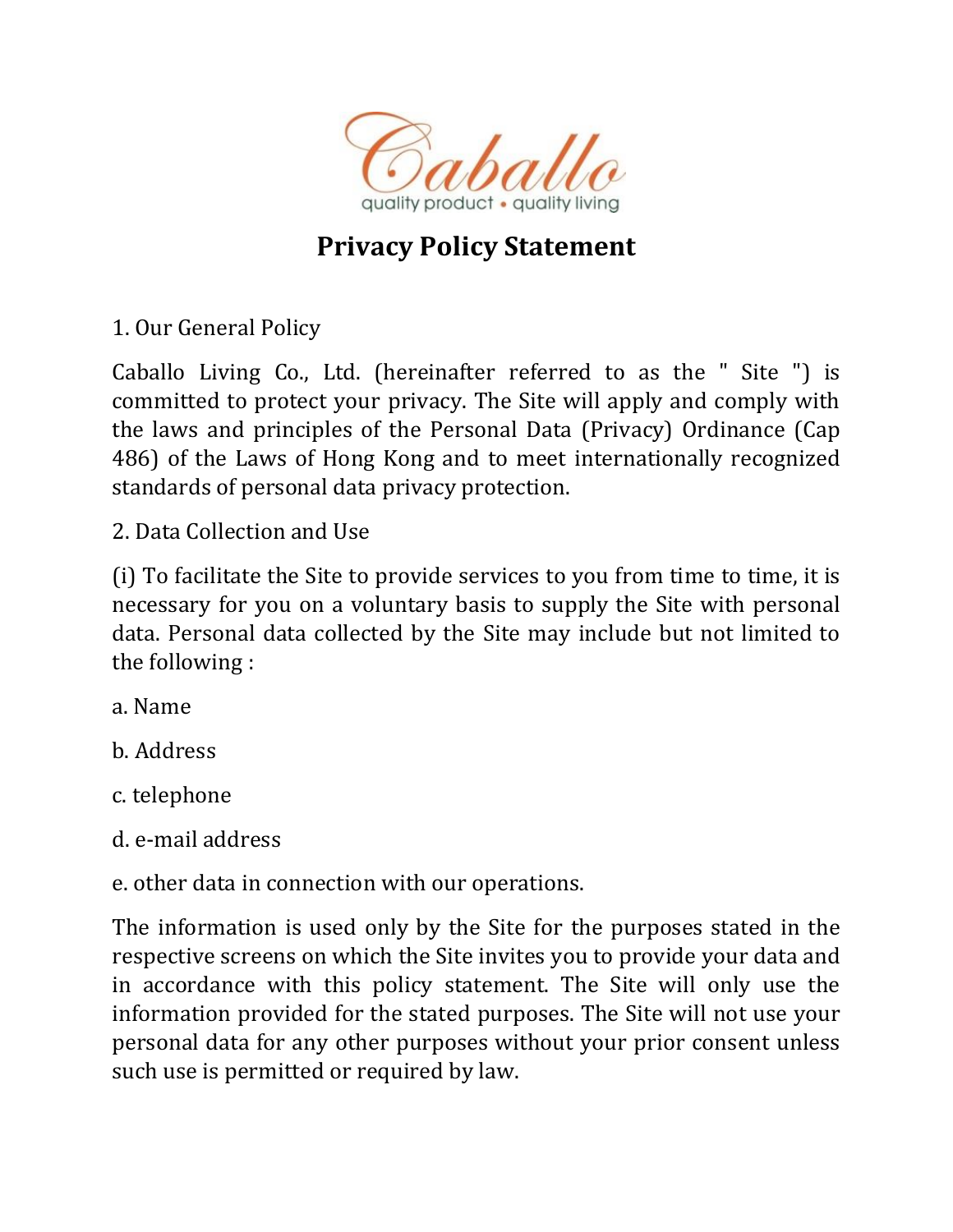(ii) The Site does not collect any personal data from you during your browsing our website. When you visit our website, the Site records your visit only as a "hit" and IP address and does not collect any personal data from you. The "hit" information is to allow the Site to compile general statistics to show the daily number of visitors to our website. The Site uses this information only for preparing general statistics on the usage of our website.

(iii) When you visit certain services of our website, the Site collects general information about your visits by means of cookies files. The information is only used for analyzing your preference in relation to the member services we provide and will not be provided to any third parties.

3. Data Security

Once the Site has obtained your personal data, they will be maintained securely in our system. Only the authorised staff, who has been properly trained, will be permitted to access to such personal data. The Site will also ensure compliance by our staff with the strictest standards of security and confidentiality.

4. Transfer of Personal Data

Your personal data held by the Site will be kept confidential but the Site may provide such information to :

a. banks in connection with payment of relevant fees;

b. any other person or corporation under a duty of confidentiality to us which was undertaken to keep such information confidential;

c. where such disclosure is authorised or required by law; and

d. other third party organizations which may assist in Aurora's business.

5. Use of Personal Data for Direct Marketing

The Site may from time to time send direct marketing materials based on your personal data. If you do not want your personal data be used for the